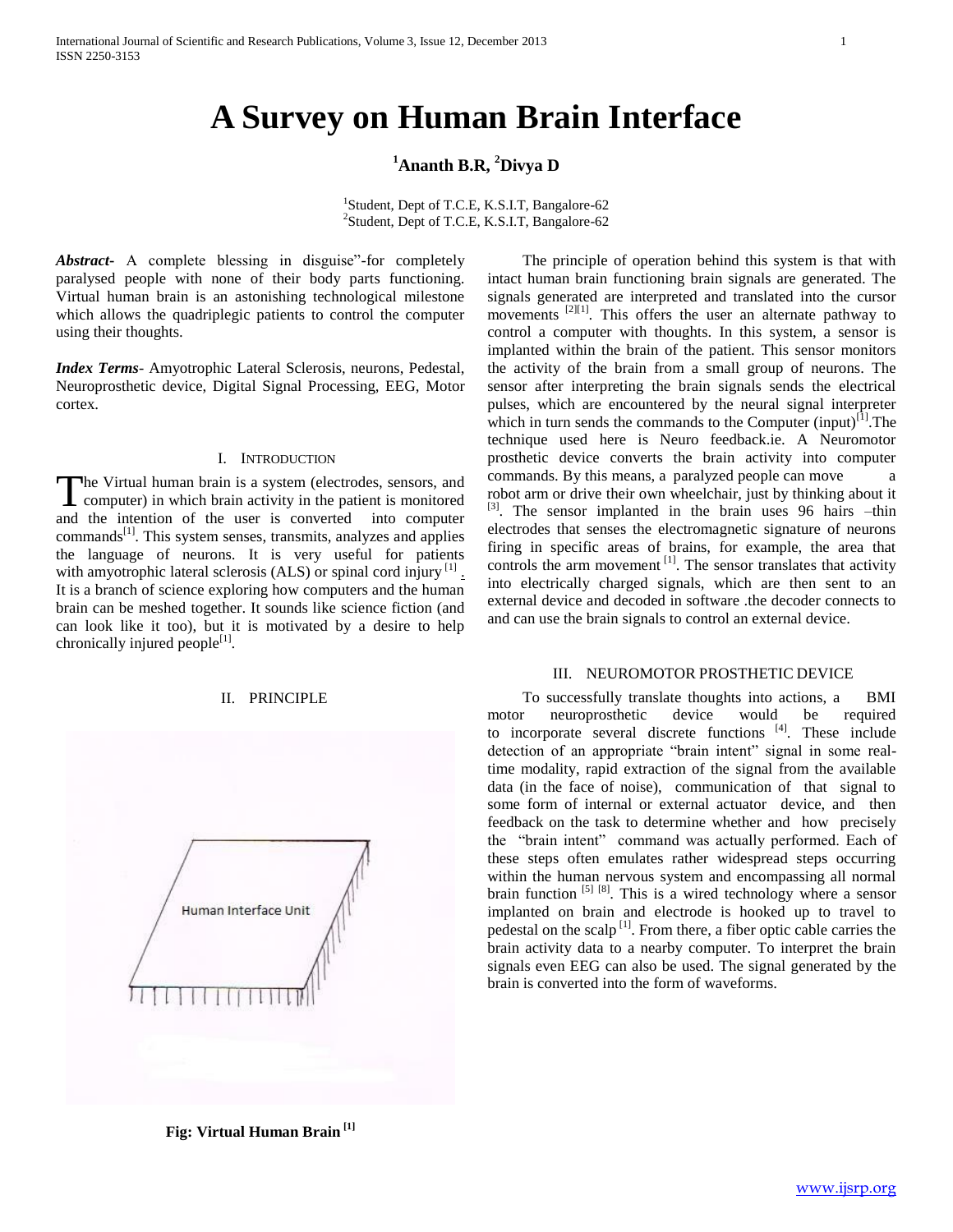

**Fig: Neuromotor Prosthetic Device [1]**

 Motor cortex controls voluntary movements of the body. Those wires feed back to a tiny array  $-$  an information storage device – attached to a "pedestal" in the skull. Another wire feeds from the array into a computer. The obtained brain waveforms (EEG) signal can be done in time domain, e.g.: by comparing the amplitudes of EEG and infrequency domain. DIGITAL SIGNAL PROCESSING techniques can be used for sampling and band pass filtering the signal [6]. Calculating these time or frequency domains features and then classifies them.

### IV. A TINY CHIP IMPLANT



**Fig: Tiny chip implant [1]**

 The above figure shows how the brain signals are captured by the sensor <sup>[1]</sup>. A day is not far when hooking up Brain to a system of electronic stimulators plugged into the muscles of the arm or legs. That would open up the prospect of patients moving not just a cursor or their wheelchair, but their own bodies  $^{[7]}$ . A well advanced software need to be developed which is compatible enough to get the input commands as brain signals and perform the activity as required.

# **EEG Signal Analysis**

 Electroencephalography (EEG) has been used for decades measure the brain's electrical activity. Planning and performing a complex movement (e.g., reaching and grasping) requires the coordination of muscles by electrical activity that can be recorded with scalp EEG from relevant regions of the cortex. The EEG signals are recorded from electrodes placed on the scalp  $^{[9]}$ . The EEG preprocessing equals there are two types of EEG recording Monopolar, Bipolar. Monopolar picks up the voltage difference between the active electrode at scalp and the reference electrode on the ear lobe. Bipolar gives the voltage difference between the active electrodes which are placed on the scalp. The EEG signals are characterized by the following rhythms: delta waves, theta waves, alpha waves and beta waves. The frequency range of delta activity is 3Hz or below and found predominantly in infants up to 1year and deep sleep stages of normal adults. Theta activity has a frequency range of 4Hz to 8Hz. It exists in normal infants and children as well as during drowsiness and sleep in adults. Presence of high